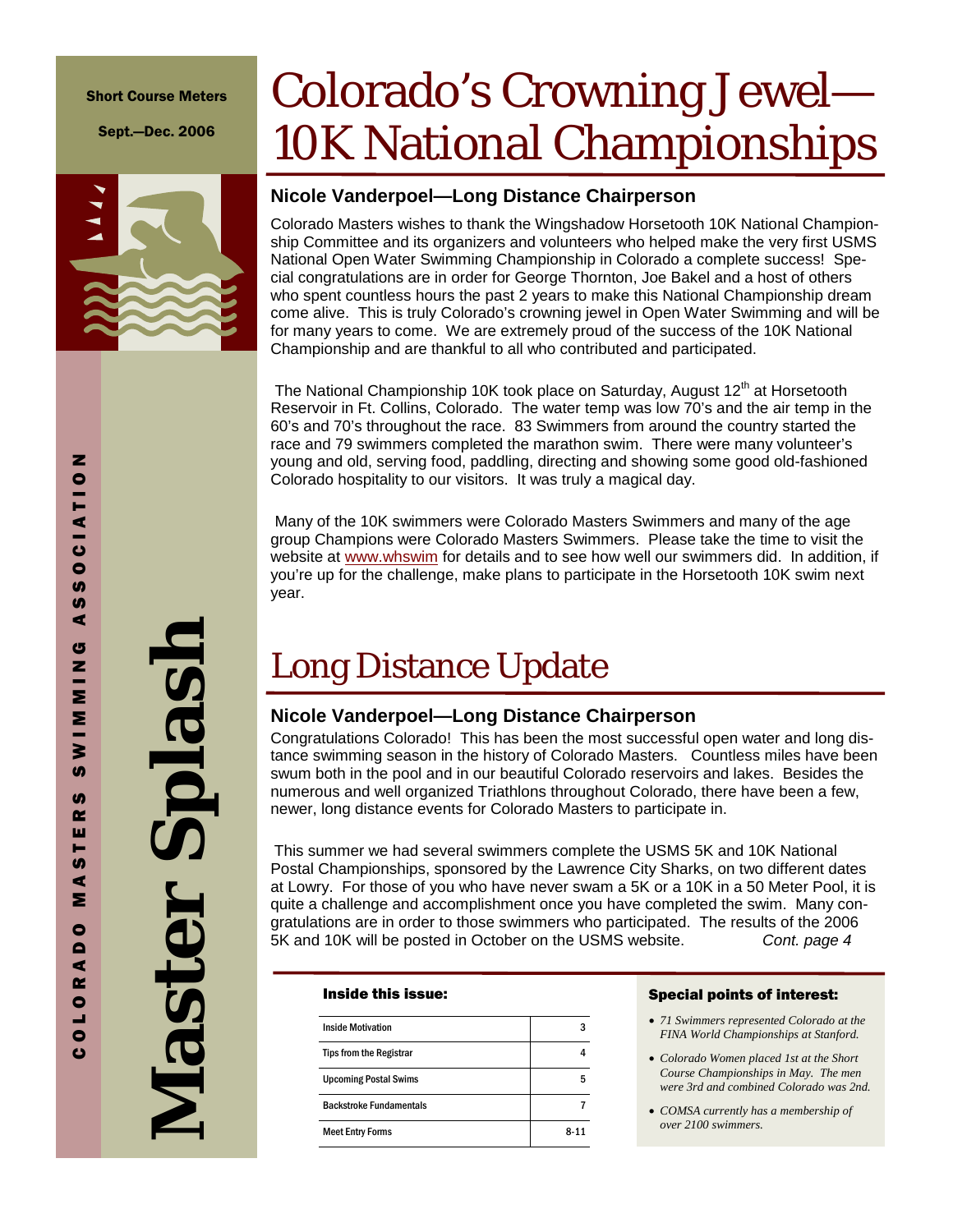#### *COMSA Board of Directors*

*Heather Hagadorn Chairperson heatherlh@msn.com* 

*Nicole Vanderpoel Vice Chairperson nicolevanderpoel@msn.com* 

> *Marcia Anziano Registrar marfer@att.net*

*Kathy Garnier Secretary K\_garnier@msn.com* 

*Susan Nolte Treasurer chrisnolte@msn.com* 

*Mel Dyck Webmaster webmaster@comsa.org* 

*Ellen Campbell Newsletter Editor ColoradoTriClub@comcast.net* 

*Nicole Vanderpoel Long Distance Chairperson nicolevanderpoel@msn.com* 

> *Laura Smith Fitness Chairperson laura@tpasales.net*

*Carrie Slover Coaches Chairperson carrieslover@starband.net* 

*Mark Plummer Top Ten Chairperson mplummer65@msn.com* 

*Kim Crouch Sanctions Chairperson kimigo@comcast.net* 

*Chris Nolte Awards Chairperson chrisnolte@msn.com* 

*Pete Schwenker Officials Chairperson petes@mcguckin.com* 

*Gary Reese Safety Chairperson swimcoachreese@msn.com* 

Page 2 *Will Amos Records Chairperson Will.amos@comcast.net*

### From the Editor—Twenty Years Later

### **Ellen Campbell—Newsletter Editor**

I became a part of Colorado Masters Swimming in 1985. I graduated from college and wanted to keep swimming with a group. I hooked up with a masters program that swam at my old high school, Cherry Creek High. In 1986 I started the team Inverness Masters. And now, 20 years later, I'm still involved with Colorado Masters for the same reasons I originally joined. The Swimmers!!



My fondest memories and best friends are from my swim teams. Some of the greatest bonds are made through sweating, panting, and laughing just inches from another mostly naked, un made up swimmer. It's a special bond that is hard to describe to non swimmers, but quickly apparent for even someone new to the sport of Masters swimming.

Swimmers are a rare breed. Regardless of swimming abilities, swimmers support and cheer for one another. When you're dying in the middle of a set, your lanes mates are there with, "come on; you can do it; just one more" When you're giving it your all coming into the final 25 of your race, they are there, screaming in your face, GO! !! And when you've reached the end, they are there with high fives and hugs, regardless of your final time.

At Nationals and World's, Colorado swims as Colorado Masters Swimming. Swimmers from across the state, and even some who have moved out of state, come together to cheer, support and swim relays together. We bring first timers to Nationals and 20+ year veterans. Your local competition becomes your ally and your teammate at Nationals.

At my first Nationals, I was only a spectator; barred from competing because I wasn't yet 25. I got to photograph the likes of Rich Abrahams, Cathy Drozda, Bill Abbot, Chuck Wolf, Holden Bank and many others. My latest nationals was this year's Short Course National Championships in Coral Springs last May. After a 6 year baby break from competition, I was able to jump back into the swing of things. For some, I was the new kid on the block. For others, it was just me, back at it...finally. There were lots of new faces and lots of the ones from years ago. But regardless of new or old, they were there, at the end of my lane, getting me through my last length of each of my races. Thankfully, some things never change.

For at least 20 years, Colorado Masters Swimming has been a powerhouse in the world of Masters Swimming. We've won many National titles, and set many National and World records. We're active on a National Level within United States Masters Swimming, and we've now even hosted a National Championship, this summer's 10K Open Water Swim.

We excel because of our members. Our swimmers. Young and old. Fast and not as fast. Those new to competition and those who are seasoned veterans. All, dedicated to the sport of Masters Swimming. Friends, fitness and competition.

It has been a blast over the past 20 years. And I'm confidant it will remain a blast over the next 20 years. That's just the way our swimmers are. Swimmers. That rare and special breed.

Cheers to Colorado Masters Swimming!



Colorado Masters cheering on a teammate at the Short Course National Championships.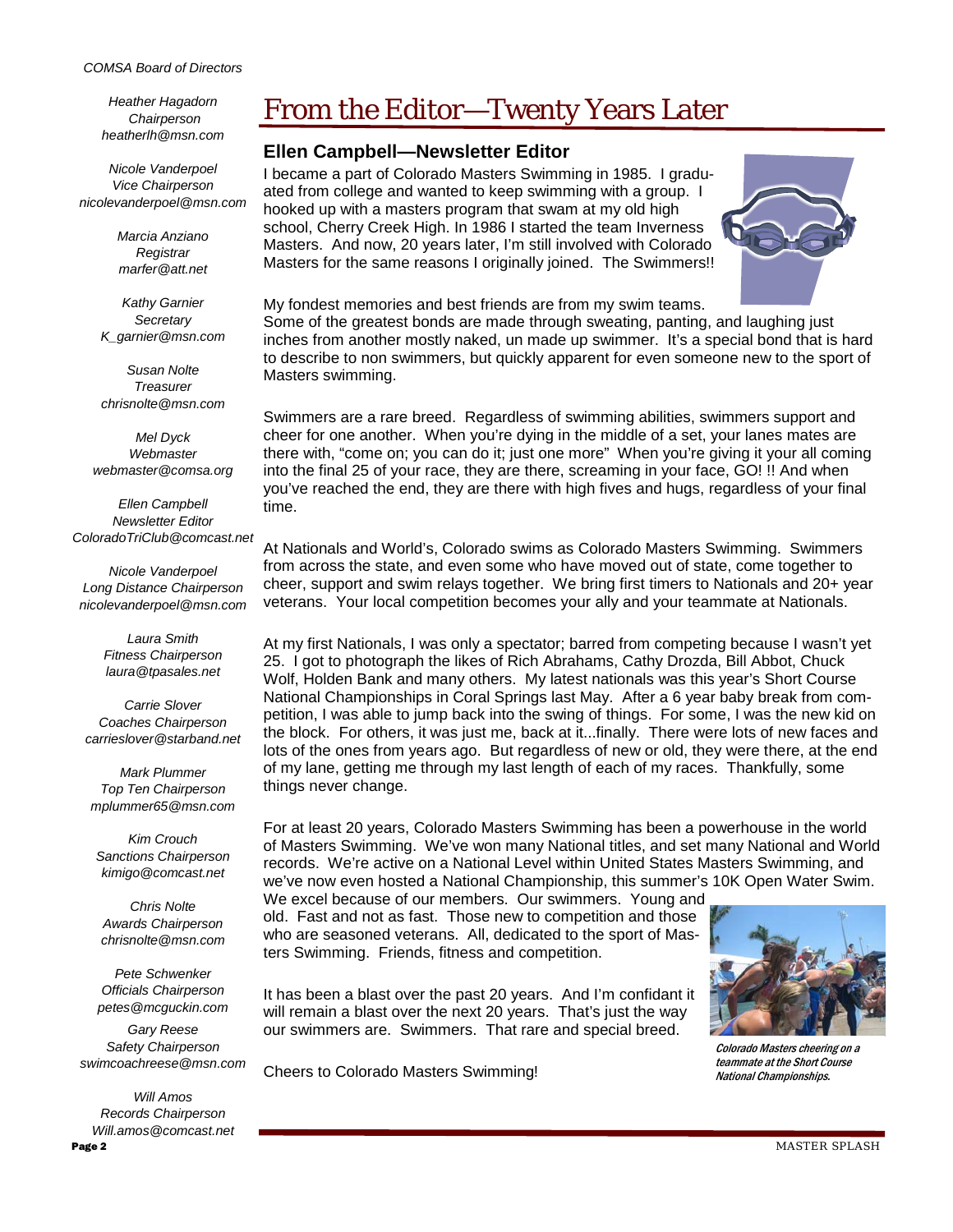### Inside Motivation

### **Laura Smith—Fitness Chairperson**

So, you've been on your vacation to some exotic place. You rode your bike through the summer sun. You hiked outdoors with your kids, picking wildflowers along the way. You may have even caught a few swimming workouts on a perfect day in the outside pool or in the endless waters of the Gravel Pond at Chatfield. The Colorado summer just begs for us to get out and enjoy the various activities it has to offer. However, the mornings are already brisk. The leaves are changing. Kids are back in school. Can we stay motivated enough to drag ourselves out of our warm bed before the sun rises and attend a workout in an indoor pool during the Fall months?

Everyone has different motivations, however here are some things that might click for you:

 This one is tired, overused, and brought up every time the word "motivation" is used…..but it's because it works. Set goals. Set challenging, yet achievable expectations for yourself. Be very specific in what you aim for, so you have a solid baseline for measuring your progress. Tell someone else what your target is so you are accountable for reaching it. If you have a focused objective, it will prompt you to make each and every workout possible, and it will give you a purpose for being there. To give yourself a measurable account of how you're doing, set small goals every six weeks. Reward yourself when you hit your goals. Refocus, and stay ambitious if you miss.

 Make friends at workout. I know, I sound like a mother sending her kid off to scout camp. However, if you have a social network, you will be more likely to want to get yourself to workout, and enjoy yourself once you're there. The pool is full of like – minded people. Put yourself out there a little, and there's bound to be someone you connect with. Swimming workouts put everyone on a very level playing field. We're basically naked. No jewelry. No make up. No

one knows what kind of car you drive or what your profession is. It's hard to get an idea of someone's religious or political views between intervals. It's just our raw personality that comes out. What a great opportunity to bond and get to know people for who they really are. Once you feel like you are truly part of a team, the ownership value in your workout increases. You know that you will be missed if you skip a workout. You become confident that a teammate will encourage you on the days you feel sluggish. You take pride in knowing that someone is rely-

*This one is tired, overused, and brought up every time the word "motivation" is used…..but it's* 

ing on you for inspiration on the days that they need support. The team becomes more than just a bunch of people swimming the same sets as you; they become part of your extended family.

 Let your coach know your expectations, and ask him/her for help. My husband and I travel for a living, and have had the opportunity to workout with numerous teams in numerous states. We both agree that Colorado has some of the finest coaches in the nation. Use their knowledge and expertise! Explain to them what you want to accomplish for the season, then ask them to help you succeed. Request tips for stroke improvement. Inquire about drills that will make your swimming more efficient. Suggest a time trial at the end of a workout, and have them get your splits. Coaches want to do more than just dictate the workout. However, with so many swimmers under their leadership, and with each swimmer having their unique situation, it is your responsibility to communicate to your coach exactly what your specific needs are. By forming this rapport, your workouts will become more meaningful and more important to you. This can be a huge factor in keeping your desire to swim at an all time high.

 As I initially stated, everyone has different motivations. The key to purposely adhering to a workout regime, is discovering what inspires you. Take a good hard look at why you swim. Focus on the reasons you began swimming in the first place. Think about all that the sport gives back to you. Imagine what your life would be like without it. Then, do whatever it takes to stay in love with the sport.

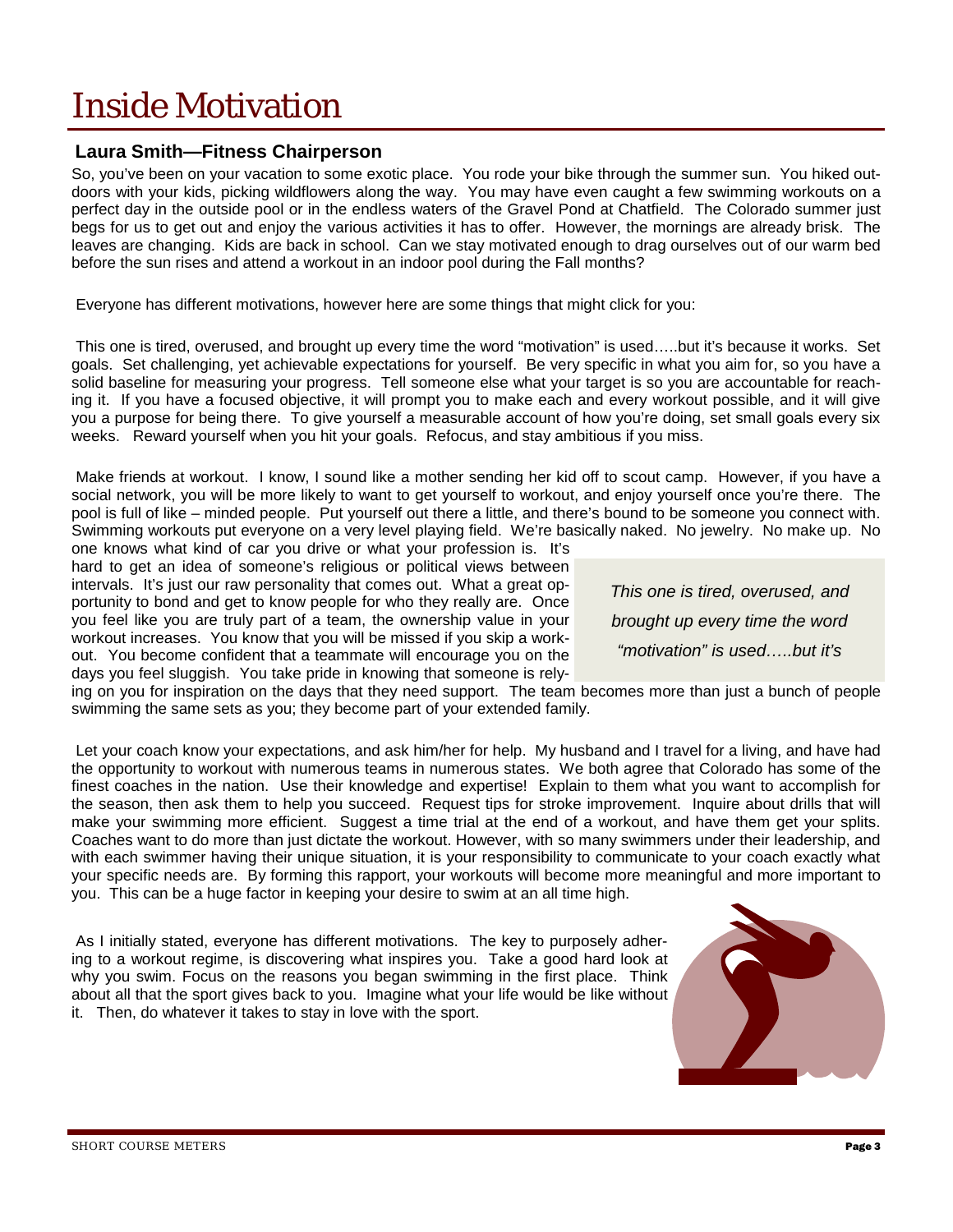## Tips from the Registrar

### **Marcia Anziano—Registrar**

Well, Fall is in the air and soon we will be sending out the renewal notices for 2007. So I thought I use my column in this newsletter to talk a bit about our registration forms. The first thing to note is that we have two forms. One is the preprinted renewal form that you will receive in the mail in early November. The other is one that you can download from the website.

*Renewal Forms*: Because the renewal form is smaller, preprinted with all your information, and easier to process, you get a \$5.00 discount when using this form to register. It is very obvious if any changes are made to this form,

making it much faster to process. However, one thing to note is that the waiver on this form must be SIGNED and DATED. This past year we had to return several of these forms for signatures prior to processing them, causing a delay in updating the membership and mailing you your card. And again this year, we will be sending caps to the first 250 renewals submitted using this form.

*Registration Forms:* The second form is the one that you can download off of the website. This form is recommended for new members, but can be used by current members. This form must be filled out in it's entirety, signed, and dated. This form must be accompanied with the full registration fee that is stated on the form, regardless if you are renewing or registering for the first time.

Don't Forget! The first 250 renewals received for 2007 will receive a Colorado Masters Swimming cap. Send your renewal form as soon as it arrives!

*National Team vs Local Workout Group***:** There is one piece of information on these forms that seems to cause a bit of confusion to many swimmers, that being the National Team with which you wish to affiliate. Under the Colorado LMSC, you can choose to swim for Colorado Masters Swimming or Air Force. If you do not choose to swim for a specific club, you can choose to be Unattached. If you are not sure what to designate in this field, you might want to ask your coach. It happened that there were a number of relays swum at the State Meet in 2006 that were not eligible for Top Ten consideration, as all of the swimmers were not members of the same team, specifically Colorado Masters Swimming. Do not confuse this team with you Local Workout Group. Local Workout Groups have no official standing within the USMS organization, and are designated here in Colorado mainly for the purpose of competition in meets where Team Points are accumulated, specifically the State Meet. However, when your times are sent to National for Top Ten or records, the National Team affiliation is designated.

 And one final tip regarding your new cards. Many of you loose or misplace your cards throughout the year. There is a \$5.00 fee for a replacement card. The best thing to do when you receive your new card is to make about a dozen copies of it and save them in a file. This way you will have a copy to send with any meet entry forms, or to keep in your bag to take to workouts when required. Then you can keep the card in a safe place and use the copies.

## Postal Championships Coming This Fall

We hope to build participation in our USMS Postal Championships and would really like to challenge you and your fellow teammates to participate in the next National Postal Championship. Yes, Colorado Masters, you have another opportunity to show off your long distance swimming talent. It's time for the 2006 3K and 6K National Postal Championship, sponsored by Rio Grande Swim Club in El Paso, Texas. In lieu of the fact that the 3K and 6K Postal must be swum in a 25 yard pool AND the fact that it's much more fun to "suffer" together, COMSA, along with DU, is generously providing a wonderful opportunity to complete both swims. The dates are set for October 21<sup>st</sup> and November  $4<sup>th</sup>$ , from noon to 3:00 pm at DU. Please e-mail Nicole Vanderpoel at nicolevanderpoel@msn.com by October 16<sup>th</sup> to reserve a lane for the October 21<sup>st</sup> swim and by October 31<sup>st</sup> for the November 4<sup>th</sup> swim. We will run as many heats as time permits, with only 2 swimmers per lane. You will have to bring your own counter/verifier.

Fall is a great time of year to build your endurance base by increasing your yardage. So, think of swimming the 3K or 6K National Postal as a great way to build your base! Don't miss out! Mark your calendars and reserve your lane!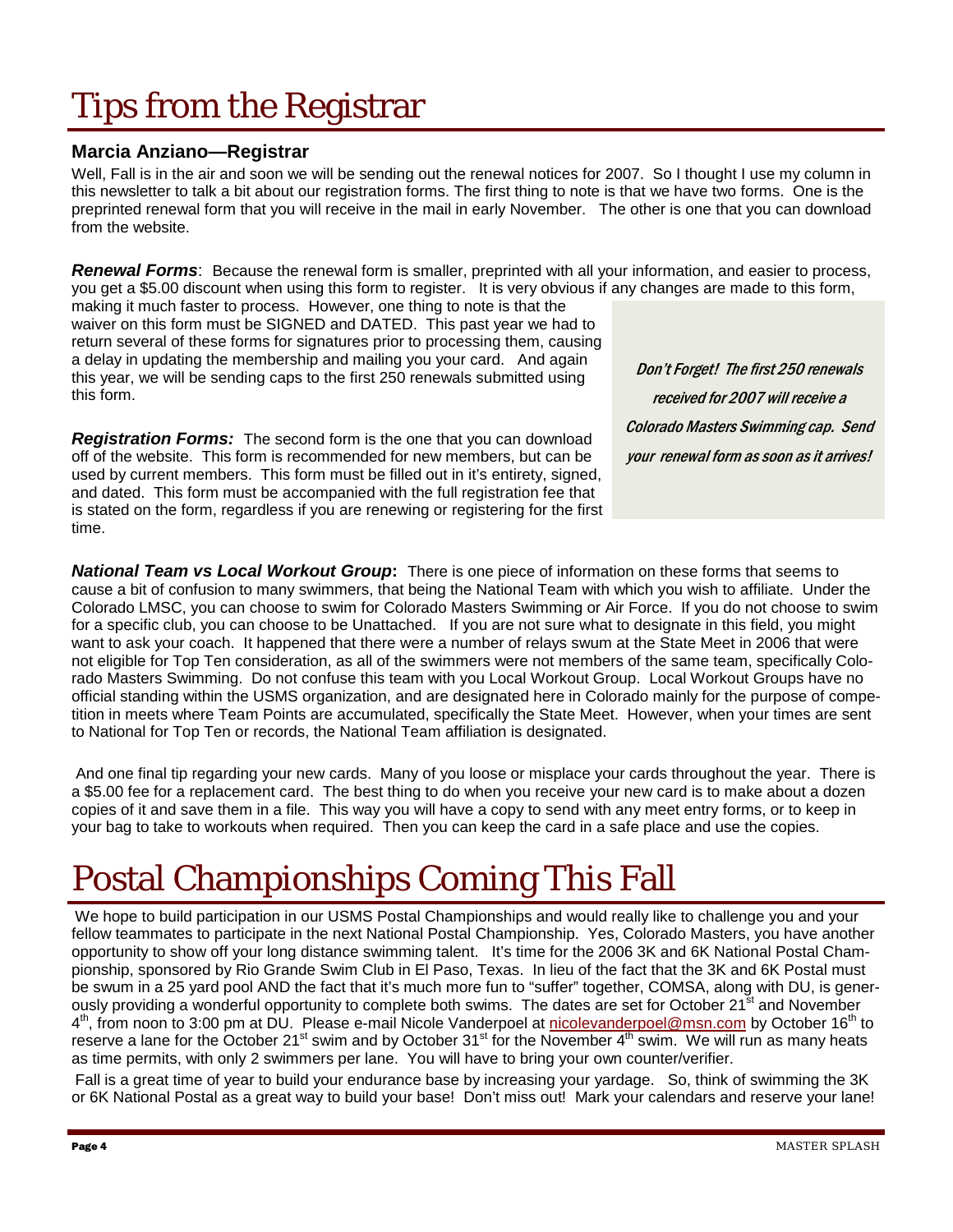## Experience Horsetooth. A Long Swim Indeed!

### **Marcia Anziano—DU Aquaholics Swim Team**

The USMS 10K Long Distance National Championship for 2006 was contested right here in Colorado at the Annual Wingshadow Horsetooth 10K. This was the 8<sup>th</sup> year for this event, the first time that it was a USMS National Championship. The race was capped at 100 swimmers, however, with cancellations and no-shows, only 83 swimmers started the race. And I will say that they were the fortunate 83 of the 100. It was a spectacular event. Well known to swimmers here in Colorado, this year the race attracted swimmers from 17 other states, those brave enough to test their skills at altitude.

The race is a benefit for Wingshadow, Inc. and this year also for Team Ft. Collins. Wingshadow, Inc. is an organization providing educational, recreational, housing, crisis counseling and other services to endangered youth and families in Northern Colorado. Team Ft. Collins is a non-profit community organization dedicated to preventing the abuse and illegal use of alcohol, tobacco, and drugs, especially among youth and families, by promoting healthy lifestyles through community mobilization, educational programs, and interactive events. Proceeds from this race and pledges from participants go to help fund these two organizations.

For those of you not familiar with Horsetooth Reservoir, it is a 6.2 mile long body of water just west of Ft. Collins. Many of the swimmers had participated in past events, however, there were many swimmers that were swimming this race for the first time. Participants ranged in age from 20 to 61 in the women's division and 20 to 76 in the men's. Of the 83 that started the race, only 4 did not finish in the allotted 5 hour limit. The overall winner was Brooks Felton, 20, of Goleta, California, with a time of 2:09.31, and the first woman to finish was Alicia Kendig, 24, of Colorado Springs with a time of 2:27.09. Colorado was well represented in the top three, as the second finisher was Todd Bryan, 55, of Boulder with a time of 2:20.22 and third was Kevin Doherty, 33, of Denver with a time of 2:21.51. It would be great to be able to mention all of the finishers, but the results can easily be found on the website, www.whswim.com.

The race is a great event. Starting with a pre-race meal of pasta and salad on Friday evening followed by a meeting on safety and rules, the swimmers are well prepared to start the race the following morning. The volunteers run a super event, and everything ticks away like clock work. The race started promptly at 7 a.m. This year the weather was great, slightly overcast most of the race, and the water temperature was around 70 degrees. One could not have asked for better conditions.

Another important component of this race is the contingent of volunteer paddlers, one accompanying each of the swimmers. They are there to set the course for the swimmer and to protect them from other water craft that are in the area. While many of the paddlers are family or friends of the swimmers, many more are simply volunteers that love to paddle and are out there to help out a great cause. The race would not be a success without all of these great people to help out.

All in all, this was a super event. Hopefully, many of you will be able to participate in future years. Although it takes many, many hours of training to be prepared for the event, the day of the swim proves to be well worth the effort. I have to say that I was thrilled to be part of the race.

### **USMS 2007 One Hour National Championship Postal**

Although January, 2007 seems a long way off, the date has been set for Colorado Masters to swim the One Hour National Postal Championship as a group. The Postal will take place on Sunday morning, January 21<sup>st</sup>. Please check the COMSA website this fall for further details on pool and time.

Now, you have plenty of notice, so reserve the date. Any questions? Contact Nicole Vanderpoel at nicolevanderpoel@msn.com.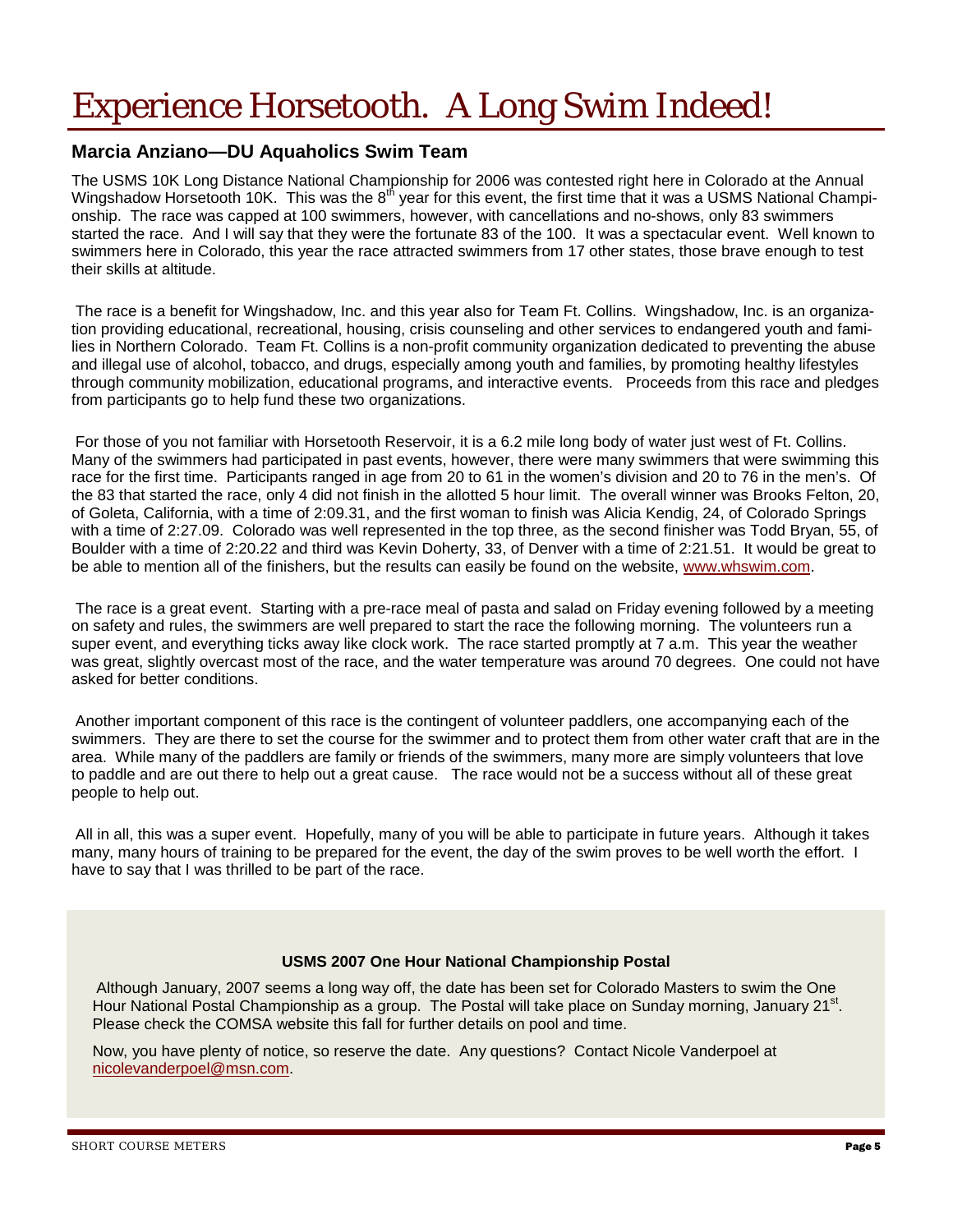## Colorado Takes on the World & Brings Home Gold

### **Will Amos—Records Chairperson**

More than 5,500 swimmers representing 74 different nations converged on Palo Alto, California and the Avery Swim Center at Stanford University to compete in the XI FINA World Masters Championships. Colorado was well represented by 71 swimmers who made the trip.

A meet of that magnitude requires outstanding preparation on the part of the meet organizing committee, and their hard work was apparent in a well organized, smoothly run meet. Competition took place in two separate long course pools, with additional facilities for warmup/warmdown. Hundreds of volunteers worked long hours to make sure that the meet operated smoothly, with the result that a meet that could have been a nightmare was instead a pleasure to attend.

The word of the day every day was "fast". An astonishing 161 World records fell during the seven days of the swimming competition, the most ever in a single meet. Congratulations to the three Colorado swimmers who set individual world records: Rich Abrahams in the Men's 60-64 50 Free with a 25.23, Trip Hedrick in the Men's 50-54 100 Free with a 55.38, and Steve Wood in the Men's 45-49 100 Back with a 1:01.73.

A trio of Colorado Masters Swimming relays also set world records in the 200-239 age group. The Mixed 200 Free Relay of Trip Hedrick, Kim Crouch, Kathy Garnier, and Rich Abrahams dropped the record by nearly 5 seconds with a 1:44.96. In the Men's 200 Free Relay, Jack Groselle, Hedrick, Steve Wood, and Abrahams smashed the old record by 7 seconds with a 1:38.24. Finally, Wood, Groselle, Hedrick and Abrahams were back in the 200 Medley Relay with a 1:50.83 and another amazing 7 second drop.

9 different Colorado swimmers won 19 World Championships. Congratulations to the following:

Todd Bryan (M55-59) 800 Free Kim Crouch (W45-49) 200 Breast Kathy Garnier (W45-49) 100 Free Jack Groselle (M50-54) 100 Free, 100 Breast Michael Mann (M50-54) 200 IM, 400 IM, 800 Free Carolyn Roche (W55-59) 800 Free, 200 Fly Steve Wood (M45-49) 100 Back

Richard Abrahams (M60-64) 50 Free, 100 Free, 50 Fly, 100 Fly Trip Hedrick (M50-54) 50 Free, 100 Free, 50 Fly, 100 Fly

### Colorado Masters Swimming Team Roster

Richard Abrahams Jeff Barber Steve Cattles Kim Eden Jared Foster Mike Gonzales Alison Hayden Richard Hunt Thomas Joyner Judith Laney Lyndsey Linke Matthew Moseley Bob Patten Karen Rosener Carrie Slover Will Amos Todd Bryan Randy Cox Morgan Edwards David Fuller Jack gorselle Trip Hedrick Mark Johnston Steven Kahl Marshall Lee Heather Lopez Ellie Najjar Craig Petersen Thomas Rosinski Laura Smith Marcia Anziano Bill Burson Kim Crouch Chuck Fischer Kathy Garnier Heather Hagadorn Richard Hess Elene Jones Heather Keaten Sarah Lee Michael Mann Kevin Nash Kathryn Potter Greg Scott Schuyler Smith Percy Ballatine Kent Carney Laura Dravenstott Tiffany Forbes Manu Ghaffari Patricia Harkreader John Hughes James Jordan Amanda Krause Tim Lenneman Dave McCarty Cheryl Olson Carolyn Roche Dana Shieman Andrea Taydus Jack Truby Nicole Vanderpoel Tim Varner Susie Wasson Amy Webb LeighAnn White Chuck Wolff Steve Wood Margie Yoder James Zurcher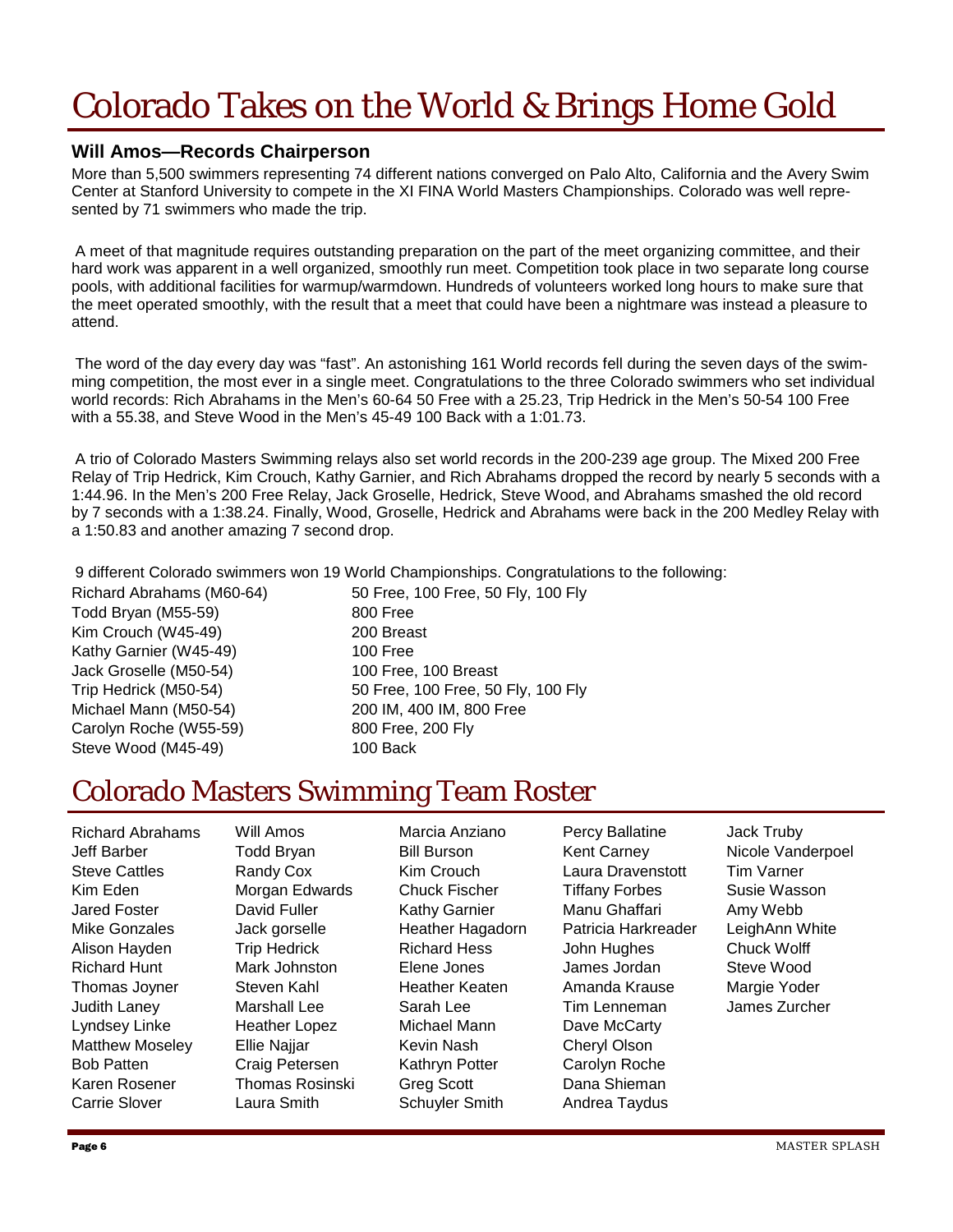### Four Keys to Great Backstroke

### **Sheri Hart—Swimmer & Coach, DU Aquaholics**

**Head Position** – good head position defines your body position in the water. Ideally, you want your head in a straight line with your spine or even tilted back slightly. Think about balancing a quarter on your forehead when you swim. The most common mistake I see people make is to bring their head to far forward causing the quarter to slip off the front. This also causes the hips to sink, making it very difficult to maintain an efficient stroke. If the quarter goes to the right or left, you are most likely over-rotating and bouncing from side to side. I like to think of having eyes on the top of my head that are focused on getting to the wall as quickly as possible. There should be little movement of the head in backstroke.

**Deep Catch** – having the flexibility and strength to really drive your hand into the water on the entry sets you up for an ideal pull. The key here is to have your hand enter the water at about 11:00 or 1:00. It is very common to see people overreach and have their hand enter the water somewhere across to top of their head (myself included). When you do this, you are forced to pull to the side before you can start your pull downward. This might help you move to the side of the pool, but won't help

In 1992, Sheri Hart graduated from USC and hung up her swim goggles for good. "I gave all my suits, caps and goggles away. I never wanted to swim another lap." It wasn't until she was pregnant with her first daughter that Sheri re-entered the water and rediscovered her love of swimming. Sheri now trains and



coaches with the DU Aquaholics. In May, at the National Championships, Sheri won 4 individual events and set 3 National Records. In August, at the FINA World Championships at Stanford, Sheri won the 200m back, 100m free, 100m back, and 50m back. In her fifth event, the 50m free, Sheri finished second to none other than Olympian Dara Torres. To top it off, she set 4 World Records and 2 meet records.

Sheri is a mother of two girls and volunteers her time coaching special needs children and adults.

An outstanding backstroker, Sheri shares her Four Key Elements to mastering the stroke and a few of her favorite workout sets.

you get further down the pool. Once your hand enters in the proper place, you want to think about driving it down as far as possible, so when you bend your elbow, you set yourself up for a great finish. Ideally, you want to achieve this position without having to roll too much to one side. However, if you have flexibility problems in your shoulders you can compensate for this by rolling your body slightly to each side.

**Strong finish** – once you've set yourself up properly with your catch, you want to focus on maximizing the water you push forward as you finish your stroke. When you get tired, the tendency is to push the water out to the side and finish your stroke somewhere outside of your hip. To get the most out of your stroke, you want to feel like you're grabbing as much water as possible and pushing that water forcefully down to your feet. Your thumb should brush the side of your leg as close to the knee as possible.

**Underwater dolphin kick** – this is something I didn't use much when I was competing in college. We had to actually touch the wall with our hand and we did backstroke kick to the surface. When the rules changed, allowing you to flip without touching the wall with your hand, and letting you dolphin kick for 20 meters underwater, backstroke times started dropping significantly. This is because you are theoretically faster under the water than you are on top of the water. I say theoretically because it takes a lot of practice, breath control and leg strength to take advantage of this. As a master's swimmer, I find these things much more challenging to work on than if I would have started out doing this as an age group swimmer. A couple of tips can help you take advantage of your time underwater. Think about

pushing off the wall and streamlining with your arms pointed slightly down rather than the usually position forcing you to break the surface of the water faster. Use fast, but strong, dolphin kicks, originating from your core, until you can see your body fully passing the backstroke flags. Start your first stroke before you break the surface of the water and switch to the normal backstroke kick.

My favorite 2 backstroke sets are not originals. The sets I like the most were given to me this summer from Rich Abrahams. The third set is a set I designed that I like to do once a week. Finally, I try to include a breath control set at the end of most my workouts. A sample is below.

**200 Focus** – all the pace 50's are backstroke – **50/100 Focus** – intervals for short course yards and the state of the state of the 4 \* Broken 100's \* 6-8 Minutes<br>16 \* 50 on :50 every 4<sup>th</sup> is 200 pace 60 and the 50 all out kick, r:15 sec, 50 all out kick, r:15 sec, 50 all

8  $*$  50 on 1:00 every 2<sup>nd</sup> is 200 pace 4 \* 50 on 1:05 all 200 pace

#### **Just Cruisin'**

3 \* the Following, r 1:00 between sets 1st round: IM, free, back  $200 \text{ @ } E3$  effort  $2^{\text{nd}}$  round: free, back, IM order 3\*100 @ E2 effort 3rd round: back, IM, free

#### **Finish workouts with breath control**  Sample Set: 8 \* 50 3 breaths per 50, 2 breaths, 1 breath, 0 breaths \* 2

50 all out kick, r:15 sec, 50 all out swim, 200 easy swim \* 2 12 \* 50 on :55 every 3td is 200 pace 50 all out swim, r:15 sec, 50 all out kick, 200 easy swim \* 2

4\* 50 @ E1 effort Free on 1:20 per 100 pace: IM/Back on 1:30 per 100 pace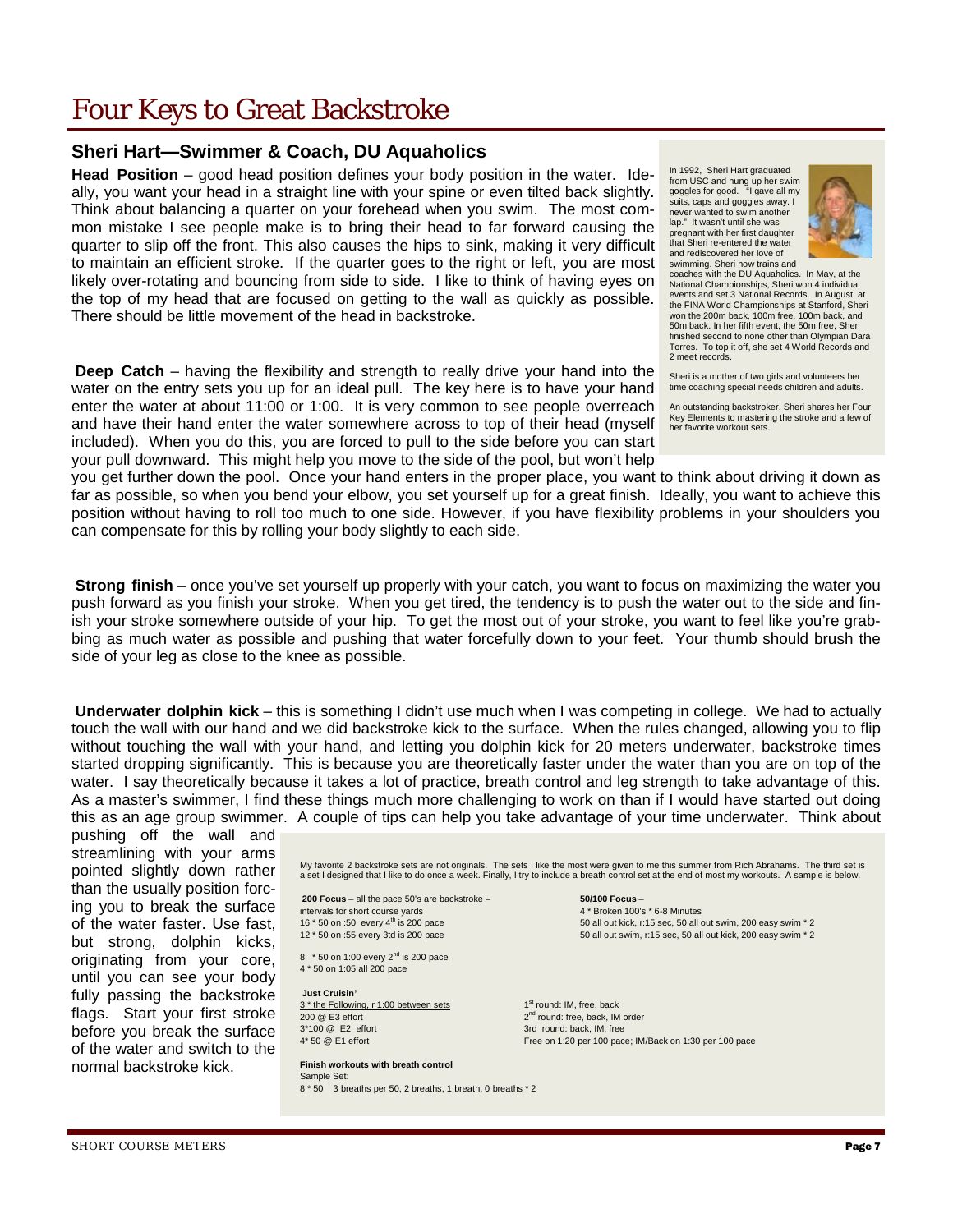## **1st Annual Castle Rock Masters Open**

### **October 8th, 2006 Castle Rock Recreation Center Sanctioned by COMSA for USMS, Inc, Sanction #32-06-16-S**

- **When:** Sunday, October 8<sup>th</sup>, 2006 Warmup begins at 8:00am Meet Begins at 9:00am
- **Where**: Castle Rock Recreation Center 2301 N. Woodlands Blvd. Castle Rock, CO 80104 Altitude: 6,300 feet
- **Facility:** 7 lanes, 25 yards Competition will be in 6 lanes, 1 lane for continuous warm-up/down Electronic timing
- **Fees**: \$20 for up to 5 events if postmarked by October 1, 2006 \$25 late entry. Deck entries will be accepted up until 8:30am on race day.
- **Mail Entries to**: Will Amos 5296 E. Hamilton Ave. Castle Rock, CO 80104

### Make Checks payable to **Castle Rock Swimming**

**Info**: Sanctioned by COMSA, for USMS, Inc. (sanction # 32-06-16-S). All swimmers must have a valid USMS registration. Entries must include a copy of current USMS card, or swimmers will be required to show one on day of meet. Use attached consolidated meet entry form. Additional entry forms available online at [www.comsa.org](http://www.comsa.org/). Events will be swum women first, then men. The 500 freestyle may be combined men/women at the discretion of the meet director.

| <b>Order of Events:</b> |  |
|-------------------------|--|
|-------------------------|--|

| Event# | Event            |
|--------|------------------|
| 1/2    | 500 Freestyle    |
|        | 10 minute break  |
| 3/4    | 100 IM           |
| 5/6    | 50 Butterfly     |
| 7/8    | 200 Breaststroke |
| 9/10   | 100 Backstroke   |
| 11/12  | 50 Freestyle     |
| 13/14  | 200 Butterfly    |
| 15/16  | 50 Breaststroke  |
| 17/18  | 200 Backstroke   |
| 19/20  | 200 IM           |
| 21/22  | 100 Freestyle    |
| 23/24  | 50 Backstroke    |
| 25/26  | 100 Breaststroke |
| 27/28  | 100 Butterfly    |
| 29/30  | 200 Freestyle    |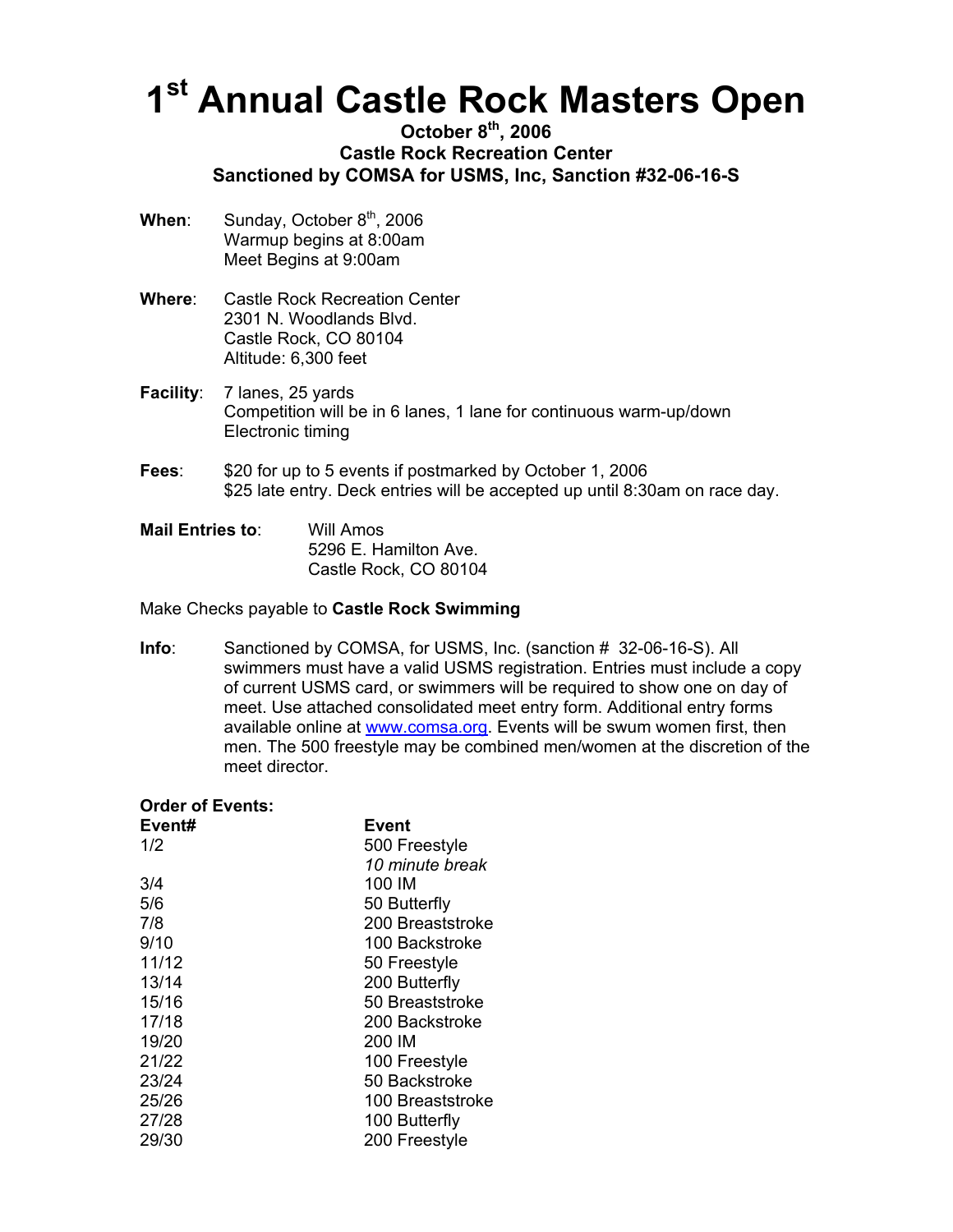### **Foothills Fall Fest Masters Short Course Meet**  Sunday, October 22<sup>nd</sup>, 2006

The Ridge Recreation Center, Littleton CO Warm-up: 8:00 am Meet Starts at 9:00 am Sanctioned # 32-06-14-S

**Location:** 6613 S. Ward Street, Littleton, CO 80127 (303-409-2333) . Take C-470 to Bowles, exit east on Bowles and go south on Coal Mine to Ward St. Go south on Ward for approximately one mile to the Ridge Rec. Center on the south side of Ward Street, across from the Peak Wellness Center.

**Facility:** The pool is a 10-lane 25 yard indoor pool. There will be 8 lanes used for competition, with 2 lanes available for continuous warm-up and warm-down.

**Eligibility:** 2006 U. S. Masters Swimming rules will govern conduct of the meet. Because of insurance regulations, all swimmers must be registered U.S. Masters Swimmers. **A copy of your 2006 USMS card must accompany your entry form, NO EXCEPTIONS.** Limit 5 individual events and 2 relays.

**Age Groups:** Age of competitors on October 22, 2006 will determine age group. No awards at this meet.

**Seeding:** Heats will be formed by times, and progress from deck entries slowest to fastest. **NOTE:** In the interest of time, men and women may be combined and swim in the same heat in any event. Breaks may also be put into the meet depending on the number of entries.

**Deadline:** Entry forms accompanied by entry fees and a copy of your USMS card are DUE (not just postmarked) in the hands of the Meet Coordinator by **Monday, October 16, 2006 at 5:00 pm**. Deck entries will be accepted until 8:30 am on Sunday, October 22<sup>nd</sup>.

**Fees**: There will be a flat fee of \$20.00 to attend this meet, which includes 5 individual events and 2 relays. The deck entry fee will be \$25.00. *A copy of your USMS card must accompany your entry form.*

### *Make checks payable to Foothills Parks and Recreation.*

Mail entries and fees to: Stephanie Bunevich Re: Masters Swim Meet 4 Vinca Court Littleton, CO 80127

Contact Information: Email (preferred): straightastephanie@comcast.net Phone: 303-933-0047

### **ORDER OF EVENTS**

 1 200 Yd Mixed Medley Relay 2 100 Yd Fly 3 50 Yd Breast 4 100 Yd Free 5 200 Yd IM or Stroke Choice 6 100 Yd Back 7 500 Yd Free 8 50 Yd Free 9 100 Yd IM 10 50 Yd Fly 11 100 Yd Breast 12 50 Yd Back<br>13 200 Yd Free 12 14 200 Yd Mixe

14 200 Yd Mixed Free Relay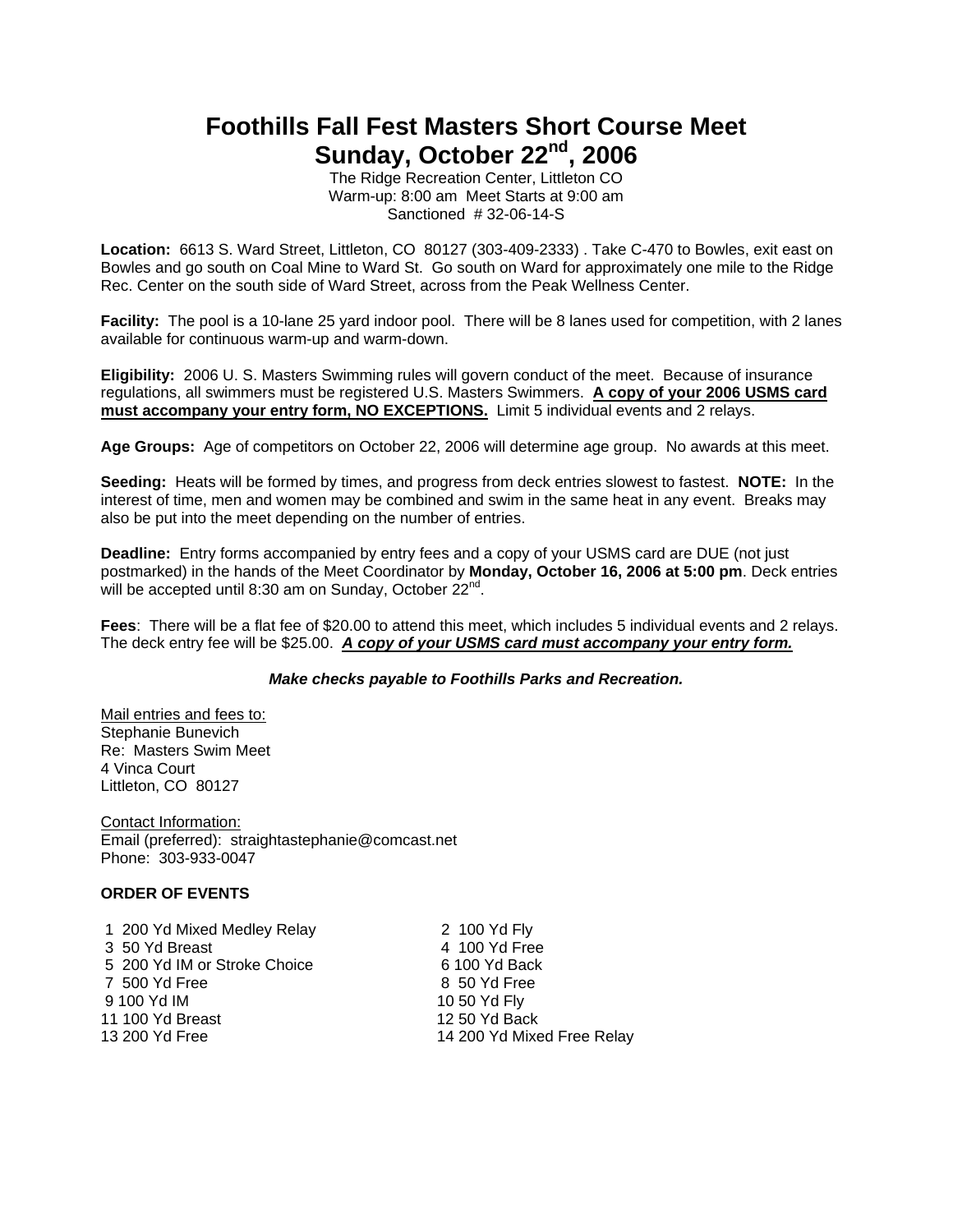### **The DAC Short Course Meters Championships November 17-18, 2006 Sanctioned by USMS #**32-06-17-S

 $\overline{\phantom{a}}$ 

| <b>Facility</b>                                                                                                                      | The Denver Athletic Club<br>1325 Glenarm Place<br>Denver, CO 80204<br>8 Lanes x 25 Meter pool.                                                                                                                                                                                                                                                                                                                                                                                                                                |
|--------------------------------------------------------------------------------------------------------------------------------------|-------------------------------------------------------------------------------------------------------------------------------------------------------------------------------------------------------------------------------------------------------------------------------------------------------------------------------------------------------------------------------------------------------------------------------------------------------------------------------------------------------------------------------|
| <b>Timing</b>                                                                                                                        | Automatic, Colorado Time System 5 with touch pads, with back-ups and Hy-tek Meet<br>Manager Software.                                                                                                                                                                                                                                                                                                                                                                                                                         |
| Times                                                                                                                                | Friday: Warm-up for the 1,500 will be from 4:30 pm-5:15 pm.<br>The 1,500 free will start at 5:20 pm.<br>Warm-up for remaining events will tentatively be from 6:30 pm-7:15 pm.<br>The meet will tentatively start at 7:20 pm.<br>Specific warm-up and start times will be posted once the number of entries in<br>the 1,500 Free has been determined.<br>Saturday: Warm-up will be from 7:00 am-8:20 am.<br>The meet will start at 8:30 am.                                                                                   |
| <b>Age Groups</b>                                                                                                                    | 18-24, 25-29, 30-34, 35-39, 40-44,  100+                                                                                                                                                                                                                                                                                                                                                                                                                                                                                      |
| <b>Eligibility</b>                                                                                                                   | Only current USMS registered members with a USMS card                                                                                                                                                                                                                                                                                                                                                                                                                                                                         |
| <b>Entries</b>                                                                                                                       | Entries are due by Wednesday November 8th at 6:00 PM<br>Entry fee will be \$25.00 for up to 5 events.<br>Make checks payable to the Denver Athletic Club<br>Consolidated Entry forms must be accompanied by entry fees and a copy of<br>USMS card. Psych Sheets will be posted on the DAC website at<br>www.denverathleticclub.org, under the CRST section, on November 10th.<br>Send entries to:<br><b>Rich LeDuc/CRST</b><br>rleduc@denverathleticclub.org<br>529 Josephine St.<br><b>Denver, CO 80206</b><br>(720)931-6712 |
| <b>Late Entries</b>                                                                                                                  | Late entries will be accepted provided the following requirements are both met:<br>1) LATE ENTRIES ARE RECEIVED AT LEAST 30 MINUTES PRIOR TO THE<br>START OF THE SESSION.<br>2) THE LATE ENTRY DOES NOT CREATE AN ADDITIONAL HEAT.                                                                                                                                                                                                                                                                                            |
| <b>Rules</b>                                                                                                                         | Rules to be enforced per the 2006 USMS Rule Book                                                                                                                                                                                                                                                                                                                                                                                                                                                                              |
| <b>Friday Evening</b><br><b>**1,500 FREE</b><br>1<br>$\mathbf{2}$<br><b>200 IM</b><br>3<br><b>100 BACK</b><br>4<br><b>200 BREAST</b> | <b>Saturday Morning</b><br>$7^{\circ}$<br><b>200 FREE</b><br><b>13 50 FREE</b><br>100 IM<br>8<br><b>14 200 BACK</b><br>50 BACK<br><b>15 50 BREAST</b><br>9<br><b>10 100 BREAST</b><br>16 100 FLY                                                                                                                                                                                                                                                                                                                              |

**ALL EVENTS WILL BE COMBINED AND SEEDED ACCORDING TO ENTRY TIME \*\* The 1,500 free will start at 5:20 PM and will be limited to two heats.** 

**5 50 FLY 11 200 FLY 17 100 FREE 6 400 FREE 12 400 IM 18 800 FREE**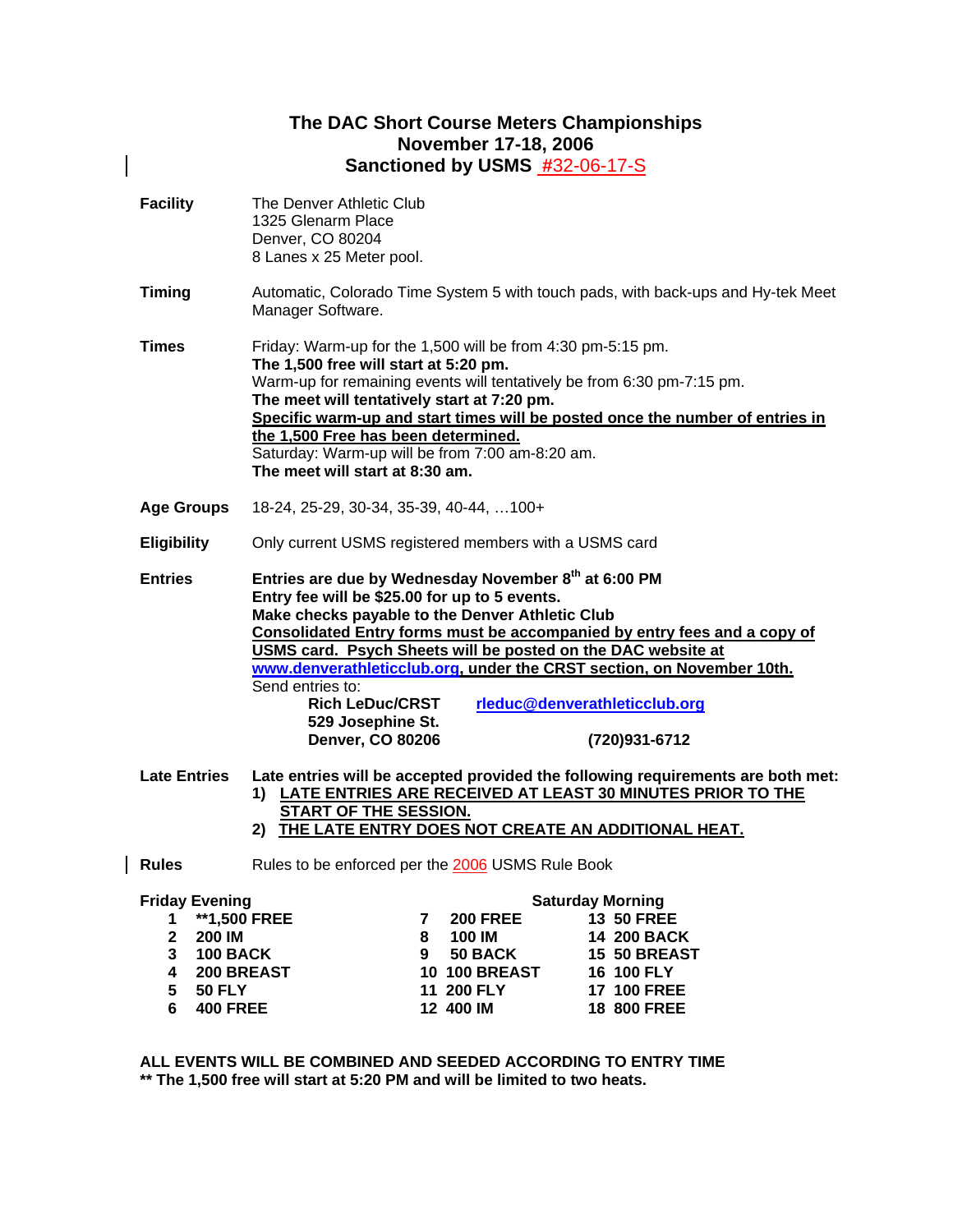### **6th Annual Highlands Ranch Masters Invitational**  Saturday, January 6<sup>th</sup>, 2007 **Meet Information**

**Sanctioned by USMS - #32-07-01-S**

- **FACILITY** The recently rebuilt Northridge Recreation Center in Highlands Ranch, Colorado at 8801 S. Broadway. Take C-470 to Broadway, exit South on Broadway and take Broadway South about a half mile to the Rec. Center on the East side of Broadway. An 8-Lane, 25-Yard competition pool with separate diving-well and hot tub for continuous warm-up and cool down. Colorado Timing Systems touchpads and 1 line scoreboard will also be used.
- **TIMES** Saturday, January 6<sup>th</sup>, 2007 7:30AM Warm-Up 8:30AM Start
- **AGE GROUPS** 18-24, 25-29, 30-34, 35-39, 40-44,......100+ No awards at this meet.
- **ELIGIBILITY** Only current USMS registered members with a USMS 2007 Registration Card.
- **ENTRIES** Entry forms accompanied by entry fees and a copy of your USMS card, are DUE (Not just postmarked) in the hands of the Entry Coordinator by Saturday, December 30<sup>th</sup>, 2006 at 5:00PM.

Send entries to: Matt Beck / HRA 8801 S. Broadway Highlands Ranch, CO 80126

Contact Information: Phone – (303) 471-8942 E-mail (Preferred) – texbeck25@aol.com

Entry Fees: Flat Fee of \$15.00 for up to **5 events Make Checks payable to HR Masters**

**RULES** Rules to be enforced per the 2006/2007 USMS Rule Book

### *Events and Event Numbers*

| Women | Men | Event            |                                               |
|-------|-----|------------------|-----------------------------------------------|
|       | 2   | 500 Free*        | (10-15 Min. break after last heat of event 2) |
| 3     | 4   | 50 Butterfly     |                                               |
| 5     | 6   | 100 Backstroke   |                                               |
| 7     | 8   | 200 Breaststroke |                                               |
| 9     | 10  | 50 Freestyle     |                                               |
| 11    | 12  | 100 Butterfly    |                                               |
| 13    | 14  | 200 Backstroke   |                                               |
| 15    | 16  | 200 Ind. Medley  |                                               |
| 17    | 18  | 50 Breaststroke  |                                               |
| 19    | 20  | 100 Freestyle    |                                               |
| 21    | 22  | 200 Butterfly    |                                               |
| 23    | 24  | 50 Backstroke    |                                               |
| 25    | 26  | 100 Breaststroke |                                               |
| 27    | 28  | 200 Freestyle    |                                               |
| 29    | 30  | 100 Ind. Medley  |                                               |

**\*Note:** In the interest of time, men and women may be combined and swim in the same heat in any event. **BREAKS** may also be put into the meet depending on the number of entries. 500 will be swum fast to slow, all other events will be swum slow to fast.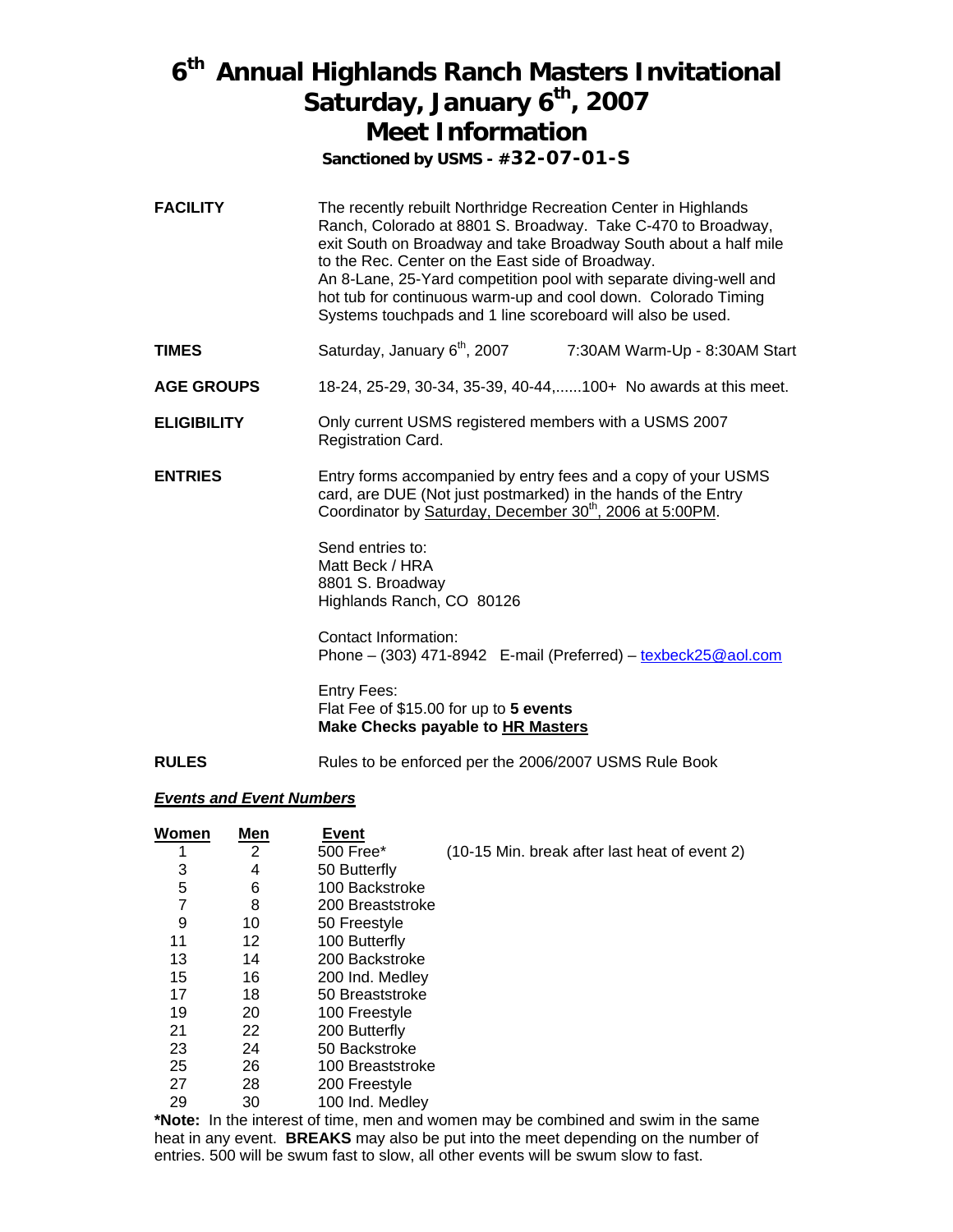

*Freestyle and Multi-Stroke Clinics* 

Swimmers - Are you tired of your old stroke? Do you seem to work harder but not go any faster? How would you like to become a more efficient (and faster) swimmer? Would you like to improve your: Breaststroke, Backstroke, or Butterfly

…Then these **four-hour** clinics are just for you! **You do not need to swim all three stokes to participate in the multi stoke clinic …you can decide!** The clinics will offer the following:

- Videotaping with stroke analysis
- Step-by-step freestyle stroke progression
- Emphasis on correct head and body position
- Training and recovery suggestions

The clinics may be just what you need! Using simple terms, in water drills, **video analysis** and a lot of **FUN**, we will teach you the basic stroke mechanics.

**When**: Saturday. Jan 27 (Freestyle 1-5 pm) Sun., Jan 28 (Freestyle 8 am – noon, Multi-Stroke 1-5 pm) **Where:** at Fitzsimons, 1924 Wheeling St, Aurora, CO 80010 – watch website for a map to the pool.

**Karlyn Pipes-Neilsen:** Has her own DVD entitled *Freestyle Swimming with Karlyn Pipes-Neilsen* available from Go Swim (visit www.goswim.tv to watch a preview). She is the 2004 World Masters Swimmer of the Year and holds 46 FINA Masters World records. For more info, do a "Google" search.

**Eric Neilsen:** A tried and true multi-sport athlete with over 15 years of experience coaching and teaching both masters & youth swimmers. Eric is also an All-American masters swimmer and a 2:57 Boston marathon runner. Eric is a certified Level 4 coach by the American Swim Coaches Assoc. (ASCA)

**Cost is \$50 per clinic if received by December 15, 2006; \$60 per clinic after that date due by January 15, 2007. Space is limited. 2007 USMS membership required at time of the clinic.**  Complete registration form below and mail with check payable to **COMSA** to: Marcia Anziano, 190 Roslyn St #805, Denver, CO 80230 Questions? Contact Marcia at marfer@att.net

|                                                                                                                  | <b>COMSA Freestyle and Stroke Clinics with Aquatic Edge</b>              |  |
|------------------------------------------------------------------------------------------------------------------|--------------------------------------------------------------------------|--|
|                                                                                                                  | Please attach a copy of your USMS Card and submit with registration form |  |
|                                                                                                                  |                                                                          |  |
|                                                                                                                  |                                                                          |  |
|                                                                                                                  |                                                                          |  |
|                                                                                                                  |                                                                          |  |
| Age(s): Level of swimming: $\Box$ beginner $\Box$ intermediate $\Box$ masters $\Box$ multi-sport                 |                                                                          |  |
|                                                                                                                  |                                                                          |  |
|                                                                                                                  |                                                                          |  |
| $\Box$ Freestyle Jan 27, 1-5 pm $\Box$ Freestyle Jan 28, 8–12 noon $\Box$ Multi-Stroke Jan 28, 1-5 pm<br>Clinic: |                                                                          |  |
|                                                                                                                  |                                                                          |  |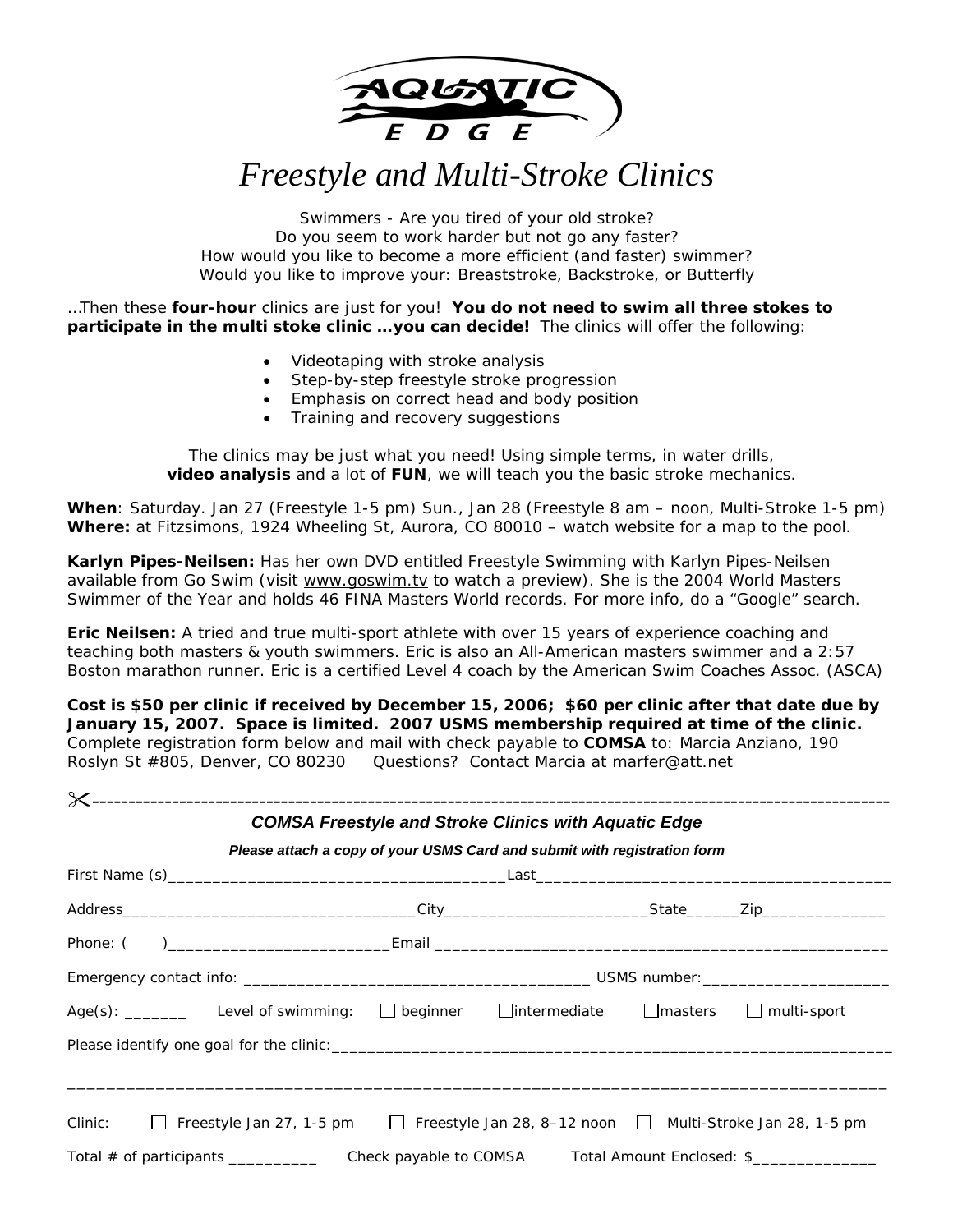| # SWSN<br>Swimmer's Name                                                                                                                                                                                                                                                                                                                                                                                                                                                                                                                                                                                                                                                                                                                                                                                                                                                                                                                                                                                                                                                                                                                                                                                                               | I                            |                                   | <b>Birthdate</b> |                                                                                                                                                                                            |       | Age.<br>Phone (      | Male:                        |       | ł<br>Female                                         |
|----------------------------------------------------------------------------------------------------------------------------------------------------------------------------------------------------------------------------------------------------------------------------------------------------------------------------------------------------------------------------------------------------------------------------------------------------------------------------------------------------------------------------------------------------------------------------------------------------------------------------------------------------------------------------------------------------------------------------------------------------------------------------------------------------------------------------------------------------------------------------------------------------------------------------------------------------------------------------------------------------------------------------------------------------------------------------------------------------------------------------------------------------------------------------------------------------------------------------------------|------------------------------|-----------------------------------|------------------|--------------------------------------------------------------------------------------------------------------------------------------------------------------------------------------------|-------|----------------------|------------------------------|-------|-----------------------------------------------------|
| Event<br>FREE                                                                                                                                                                                                                                                                                                                                                                                                                                                                                                                                                                                                                                                                                                                                                                                                                                                                                                                                                                                                                                                                                                                                                                                                                          | Event<br><b>BACK</b>         |                                   | Event            | <b>BREAST</b>                                                                                                                                                                              | Event | アマ                   |                              | Event | $\overline{\mathbf{s}}$                             |
| Submitted Time)                                                                                                                                                                                                                                                                                                                                                                                                                                                                                                                                                                                                                                                                                                                                                                                                                                                                                                                                                                                                                                                                                                                                                                                                                        | #                            | (Submitted Time)                  | #                | (Su <u>bmitted Time</u> )                                                                                                                                                                  | #     | Submitted            | Time)                        | #     | Submitted Time)                                     |
| g                                                                                                                                                                                                                                                                                                                                                                                                                                                                                                                                                                                                                                                                                                                                                                                                                                                                                                                                                                                                                                                                                                                                                                                                                                      | SO                           |                                   |                  | g                                                                                                                                                                                          |       | SO                   |                              |       | $\vec{8}$                                           |
|                                                                                                                                                                                                                                                                                                                                                                                                                                                                                                                                                                                                                                                                                                                                                                                                                                                                                                                                                                                                                                                                                                                                                                                                                                        |                              |                                   |                  |                                                                                                                                                                                            |       |                      |                              |       |                                                     |
| $\overline{5}$                                                                                                                                                                                                                                                                                                                                                                                                                                                                                                                                                                                                                                                                                                                                                                                                                                                                                                                                                                                                                                                                                                                                                                                                                         | $\vec{0}$                    |                                   |                  | $\vec{a}$                                                                                                                                                                                  |       | $\overrightarrow{0}$ |                              |       | 200                                                 |
| 200                                                                                                                                                                                                                                                                                                                                                                                                                                                                                                                                                                                                                                                                                                                                                                                                                                                                                                                                                                                                                                                                                                                                                                                                                                    | 200                          |                                   |                  | 200                                                                                                                                                                                        |       | 200                  |                              |       | 400                                                 |
| 400/500                                                                                                                                                                                                                                                                                                                                                                                                                                                                                                                                                                                                                                                                                                                                                                                                                                                                                                                                                                                                                                                                                                                                                                                                                                | <b>MEET NAME &amp; DATE:</b> |                                   |                  |                                                                                                                                                                                            |       | MEET FEES            |                              |       |                                                     |
| 0001/008                                                                                                                                                                                                                                                                                                                                                                                                                                                                                                                                                                                                                                                                                                                                                                                                                                                                                                                                                                                                                                                                                                                                                                                                                               |                              |                                   |                  |                                                                                                                                                                                            |       | # of Events          | ×                            |       |                                                     |
|                                                                                                                                                                                                                                                                                                                                                                                                                                                                                                                                                                                                                                                                                                                                                                                                                                                                                                                                                                                                                                                                                                                                                                                                                                        | CLUB IF NOT COLORADO:        |                                   |                  |                                                                                                                                                                                            |       | ↮                    | Ш                            | ↔     |                                                     |
| 1500/1650                                                                                                                                                                                                                                                                                                                                                                                                                                                                                                                                                                                                                                                                                                                                                                                                                                                                                                                                                                                                                                                                                                                                                                                                                              | <b>TEAM NAME:</b>            |                                   |                  |                                                                                                                                                                                            |       | Surcharge            | $\mathbf{I}$                 | ↔     |                                                     |
| T-shirt Size (if applicable):<br>S<br>s<br>ř<br><b>TXX</b>                                                                                                                                                                                                                                                                                                                                                                                                                                                                                                                                                                                                                                                                                                                                                                                                                                                                                                                                                                                                                                                                                                                                                                             |                              | <b>SIGNATURE REQUIRED ON BACK</b> |                  |                                                                                                                                                                                            |       |                      |                              |       |                                                     |
|                                                                                                                                                                                                                                                                                                                                                                                                                                                                                                                                                                                                                                                                                                                                                                                                                                                                                                                                                                                                                                                                                                                                                                                                                                        |                              |                                   |                  | fold here ---- fold here ---- fold here ---- fold here ---- <mark>fold here ---- fol</mark> d here ---- fold here ---- fold here ---- fold here ---                                        |       | TOTAL                | fold here --- fold here<br>Ш | ↮     |                                                     |
|                                                                                                                                                                                                                                                                                                                                                                                                                                                                                                                                                                                                                                                                                                                                                                                                                                                                                                                                                                                                                                                                                                                                                                                                                                        |                              |                                   |                  | Late or incomplete entries (no fee, incomplete entry card, incomplete entry data, no copy of<br>USMS Registration Care () or early be dued after the date way of the MAY Brace of $\alpha$ |       |                      |                              |       |                                                     |
|                                                                                                                                                                                                                                                                                                                                                                                                                                                                                                                                                                                                                                                                                                                                                                                                                                                                                                                                                                                                                                                                                                                                                                                                                                        |                              |                                   |                  |                                                                                                                                                                                            |       |                      |                              |       |                                                     |
|                                                                                                                                                                                                                                                                                                                                                                                                                                                                                                                                                                                                                                                                                                                                                                                                                                                                                                                                                                                                                                                                                                                                                                                                                                        |                              |                                   |                  |                                                                                                                                                                                            |       |                      |                              |       |                                                     |
|                                                                                                                                                                                                                                                                                                                                                                                                                                                                                                                                                                                                                                                                                                                                                                                                                                                                                                                                                                                                                                                                                                                                                                                                                                        |                              |                                   |                  |                                                                                                                                                                                            |       |                      |                              |       |                                                     |
|                                                                                                                                                                                                                                                                                                                                                                                                                                                                                                                                                                                                                                                                                                                                                                                                                                                                                                                                                                                                                                                                                                                                                                                                                                        |                              |                                   |                  |                                                                                                                                                                                            |       |                      |                              |       |                                                     |
|                                                                                                                                                                                                                                                                                                                                                                                                                                                                                                                                                                                                                                                                                                                                                                                                                                                                                                                                                                                                                                                                                                                                                                                                                                        |                              |                                   |                  |                                                                                                                                                                                            |       |                      |                              |       | ET COMMITTEES, OR ANY<br>I agree to abide by and be |
|                                                                                                                                                                                                                                                                                                                                                                                                                                                                                                                                                                                                                                                                                                                                                                                                                                                                                                                                                                                                                                                                                                                                                                                                                                        |                              |                                   |                  |                                                                                                                                                                                            |       |                      |                              |       |                                                     |
| governed by the rules of USMS."<br>including possible permanent disability or death, and agree to assume all of those risks. AS A CONDITION OF MY PARTION<br>informed by a physician. I acknowledge that I am aware of all risks inherent in Masters Swimming (training and competition)<br>"I, the undersigned participant, intending to be legally bound, hereby certify that I am physically fit and have not been otherwise<br>Masters swimmers may be asked to show their USMS card, if requested, at the meet. THERE WILL BE NO EXCEPTIONS<br><b>PLEASE READ CAREFULLY:</b><br>Street Address:<br>Please Sign AND Date:<br>INDIVIDUALS OFFICIATING AT THE MEETS ON SUDERVISING SUCH ACTIVITIES. In addition'<br>MASTERS SWIMMING COMMITTEES, THE CLUBS, HOST FACILITIES, MEET SPONSORS, ME<br>RIGHT S TO CLAIMS FOR LOSS OR DAMAGES INCLUDING ALL CLAIMS FOR LOSS OR DAMAGES CAUSED BY THE<br>ALL Masters swimmers will be required to send a photocopy of their USMS Registration Card along with their entry card. ALL<br>NEGLIGENCE, ACTIVE OR PASSIVE, OF THE FOLLOWING: UNITED STATES MASTERS SWIMMING, INC., THE LOCAL<br>IN THE MASTERS SWIMMING PROGRAM OR ANY ACTIVITIES INCIDENT THERETO, I HEREBY WAIVE ANY AND ALLIN |                              |                                   |                  |                                                                                                                                                                                            |       |                      |                              |       |                                                     |